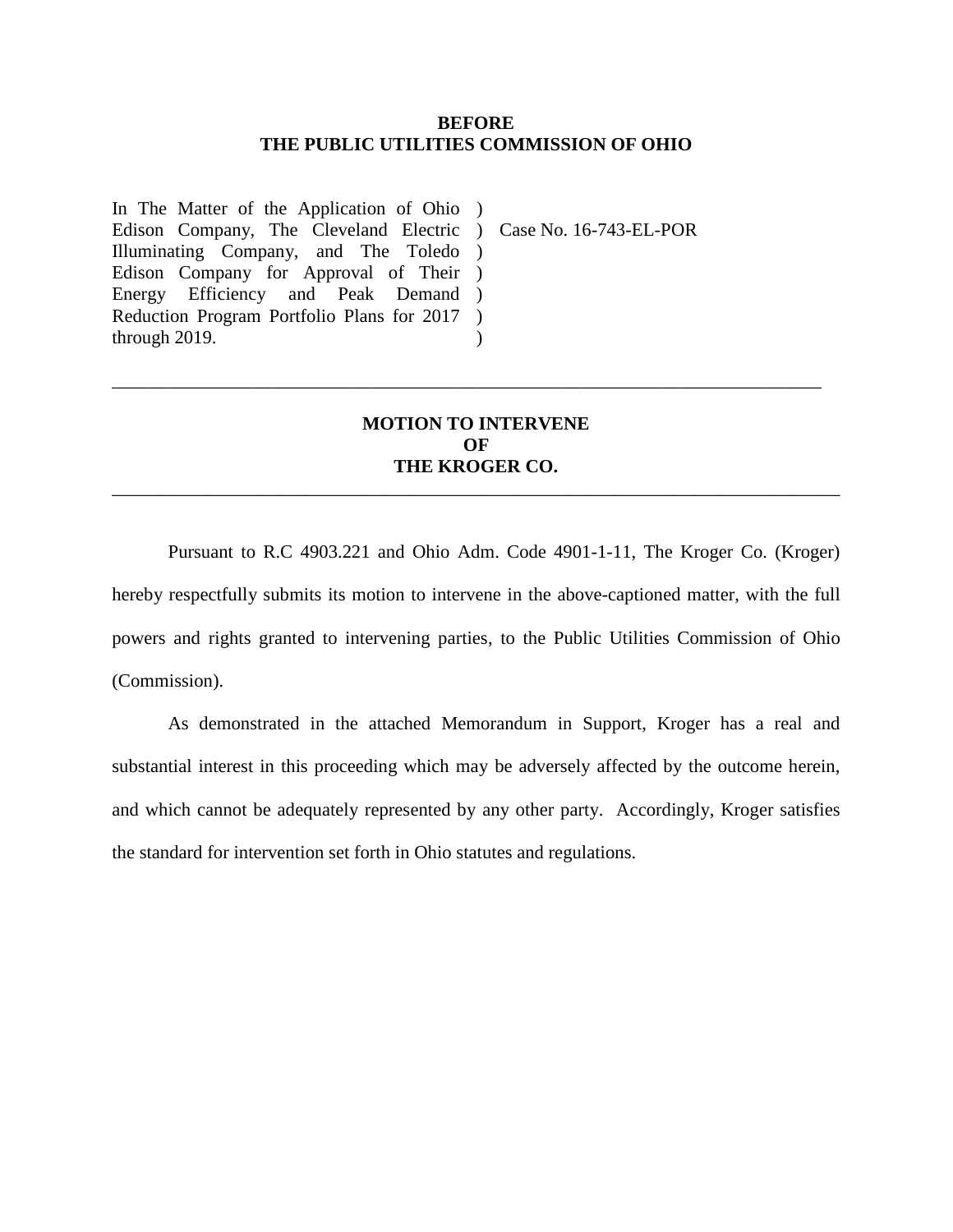WHEREFORE, Kroger respectfully requests that the Commission grant its motion to intervene, designating Kroger as a full party of record in this proceeding.

Respectfully submitted,

 $\overline{\phantom{a}}$ 

Ryan P. O'Rourke (0082651) Carpenter Lipps & Leland LLP 280 Plaza, Suite 1300 280 North High Street Columbus, Ohio 43215 Telephone: (614) 365-4110 Email: O'Rourke@carpenterlipps.com

*Counsel for The Kroger Co.*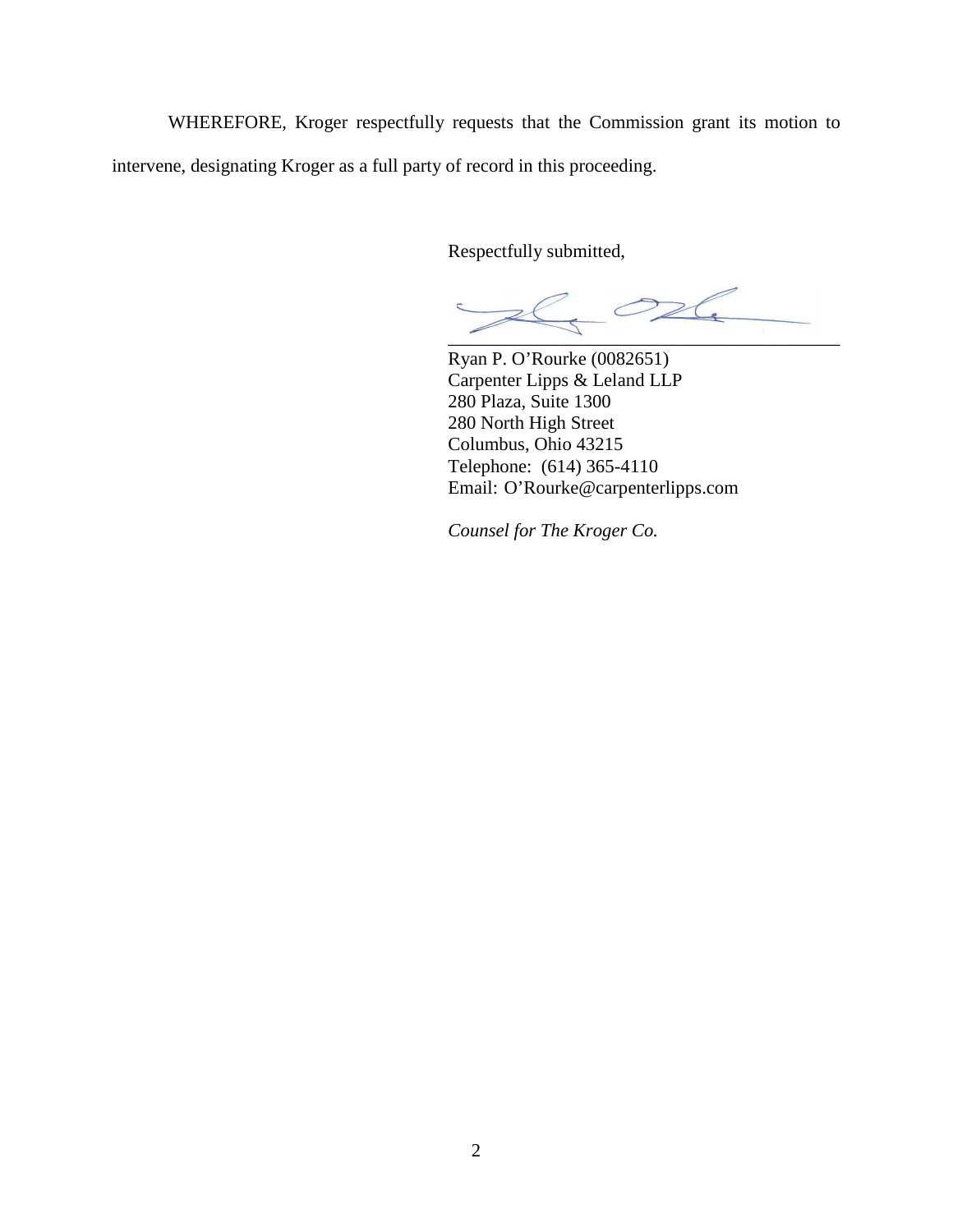### **BEFORE THE PUBLIC UTILITIES COMMISSION OF OHIO**

In The Matter of the Application of Ohio ) Edison Company, The Cleveland Electric ) Case No. 16-743-EL-POR Illuminating Company, and The Toledo ) Edison Company for Approval of Their ) Energy Efficiency and Peak Demand ) Reduction Program Portfolio Plans for 2017 ) through 2019.  $\lambda$ 

# **MEMORANDUM IN SUPPORT**  \_\_\_\_\_\_\_\_\_\_\_\_\_\_\_\_\_\_\_\_\_\_\_\_\_\_\_\_\_\_\_\_\_\_\_\_\_\_\_\_\_\_\_\_\_\_\_\_\_\_\_\_\_\_\_\_\_\_\_\_\_\_\_\_\_\_\_\_\_\_\_\_\_\_\_\_\_\_

\_\_\_\_\_\_\_\_\_\_\_\_\_\_\_\_\_\_\_\_\_\_\_\_\_\_\_\_\_\_\_\_\_\_\_\_\_\_\_\_\_\_\_\_\_\_\_\_\_\_\_\_\_\_\_\_\_\_\_\_\_\_\_\_\_\_\_\_\_\_\_\_\_\_\_\_\_\_

Pending before the Commission is an application filed by the Ohio Edison Company, The Cleveland Electric Illuminating Company, and The Toledo Edison Company (collectively, FirstEnergy or Companies) that requests approval of their energy efficiency and peak demand reduction program portfolio plans for 2017 through 2019 (Plan).<sup>1</sup> FirstEnergy avers that the Plan reflects valuable insights from many parties and also states its interest in working with all interested parties as the Plan moves forward.<sup>2</sup> Costs associated with the Plan will be recovered through FirstEnergy's Rider DSE.<sup>3</sup>

Kroger has a real and substantial interest in this proceeding which may be adversely affected by the outcome herein, and which cannot be adequately represented by any other party. R.C. 4903.221 and Ohio Adm. Code 4901-1-11 establish the standards for intervention in Commission proceedings. R.C. 4903.221 provides, in pertinent part, that any person "who may be adversely affected" by a Commission proceeding is entitled to seek intervention in that

 $\overline{a}$ 

<sup>&</sup>lt;sup>1</sup> Application at 1.

 $<sup>2</sup>$  Id. at 16.</sup>

 $3$  Id.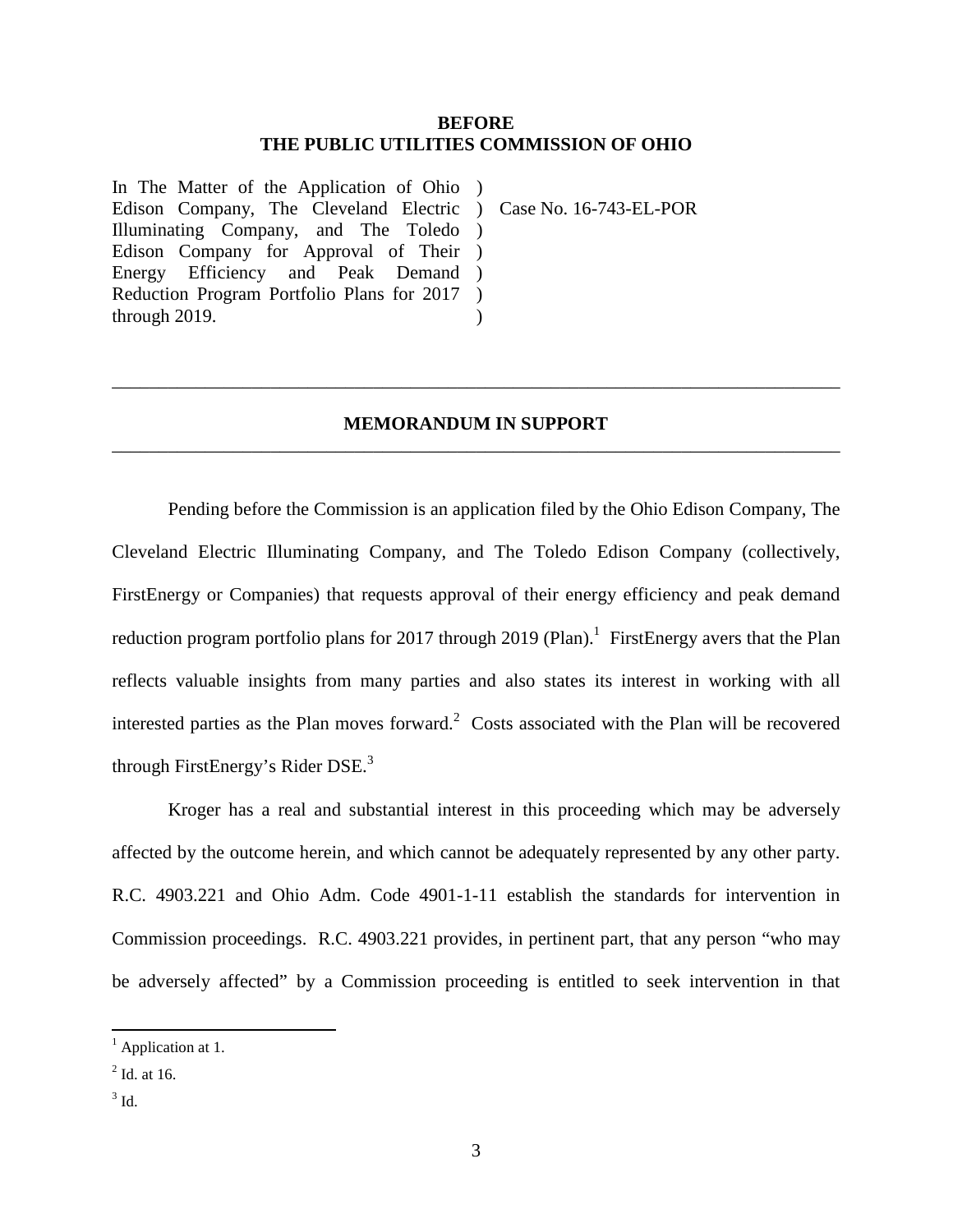proceeding. R.C. 4903.221(B) further requires the Commission to consider the nature and extent of the prospective intervenor's interest, the legal position advanced by the prospective intervenor and its probable relation to the merits of the case, whether the intervention by the prospective intervenor will unduly prolong or delay the proceeding, and the prospective intervenor's potential contribution to a just and expeditious resolution of the issues involved.

 Ohio Adm. Code 4901-1-11 permits intervention to a party who demonstrates a real and substantial interest in the proceeding and who is so situated that the disposition of the proceeding may impair or impede its ability to protect that interest and whose interest is not adequately represented by an existing party.

 Kroger is one of the largest grocers in the United States, with numerous facilities served by FirstEnergy. Kroger's electric and energy needs associated with its facilities in FirstEnergy's service territory are considerable, and its electric service and the costs associated with obtaining such service from FirstEnergy will be impacted by the outcome in this proceeding.

For the foregoing reasons, Kroger has a direct, real, and substantial interest in the issues raised in this proceeding and is so situated that the disposition of the proceeding may, as a practical matter, impair or impede its ability to protect that interest. Kroger's interests will not be adequately represented by other parties to the proceeding. Finally, Kroger's intervention is timely and will not unduly delay or prolong the proceeding.

 Kroger satisfies the criteria set forth in R.C. 4903.221 and Ohio Adm. Code 4901-1-11, and is, therefore, authorized to intervene with the full powers and rights granted by the Commission to intervening parties. Kroger respectfully requests that the Commission grant its motion to intervene and designate Kroger as a full party of record in the above-captioned case.

4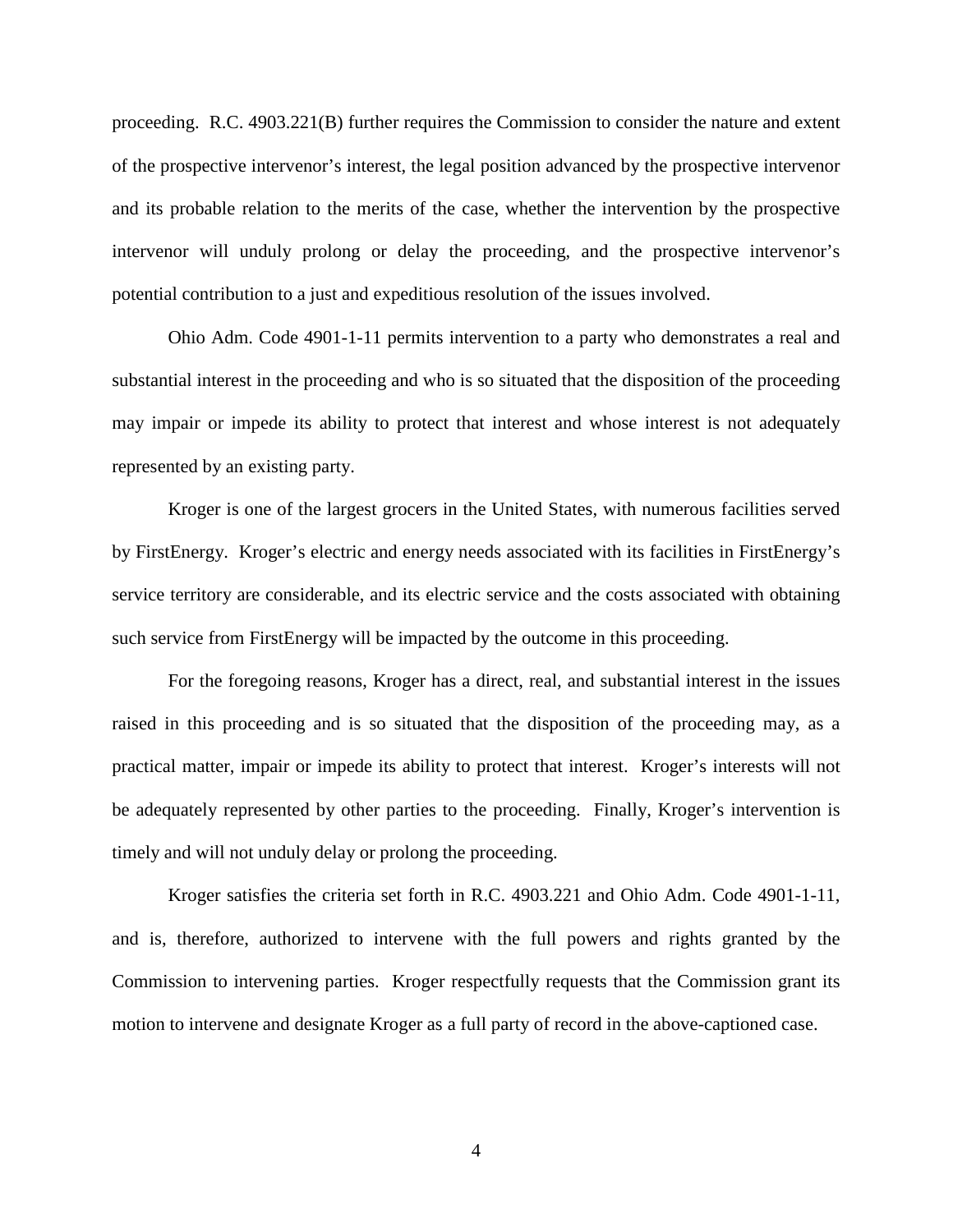Respectfully submitted,

 $\geq$  $\angle$ 

Ryan P. O'Rourke (0082651) Carpenter Lipps & Leland LLP 280 Plaza, Suite 1300 280 North High Street Columbus, Ohio 43215 Telephone: (614) 365-4110 Email: O'Rourke@carpenterlipps.com

*Counsel for The Kroger Co.*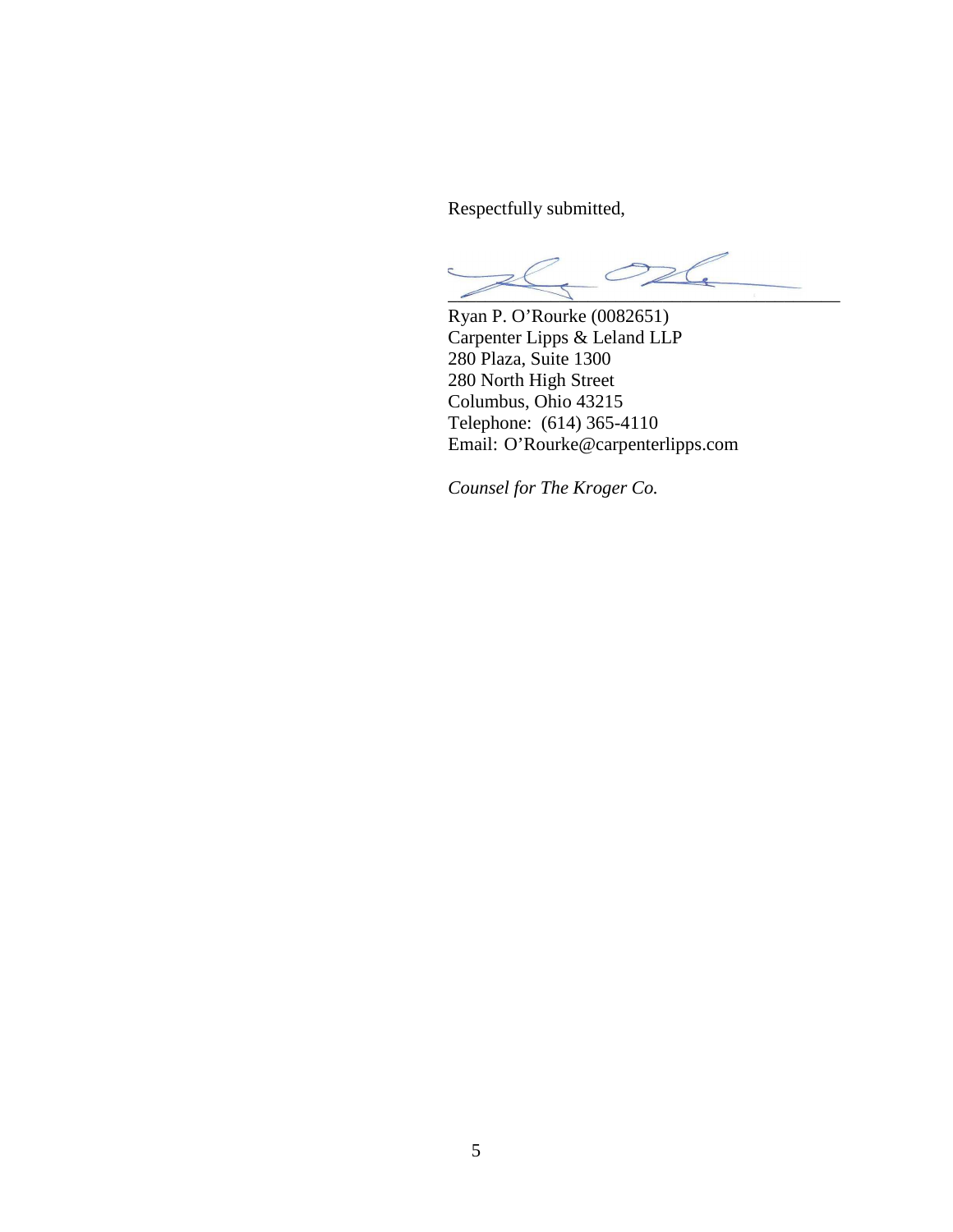### **CERTIFICATE OF SERVICE**

 I hereby certify that a true and accurate copy of the foregoing was served upon the following parties via electronic mail on May 17, 2016.

 $Z$ 

Ryan P. O'Rourke

cdunn@firstenergycorp.com kyle.kern@occ.ohio.gov christopher.healey@occ.ohio.gov tdougherty@theOEC.org jfinnigan@edf.org cmooney@ohiopartners.org mfleisher@elpc.org rdove@attorneydove.com Bojko@carpenterlipps.com Ghiloni@carpenterlipps.com mpritchard@mwncmh.com ricks@ohanet.org mwarnock@bricker.com dborchers@bricker.com

660853